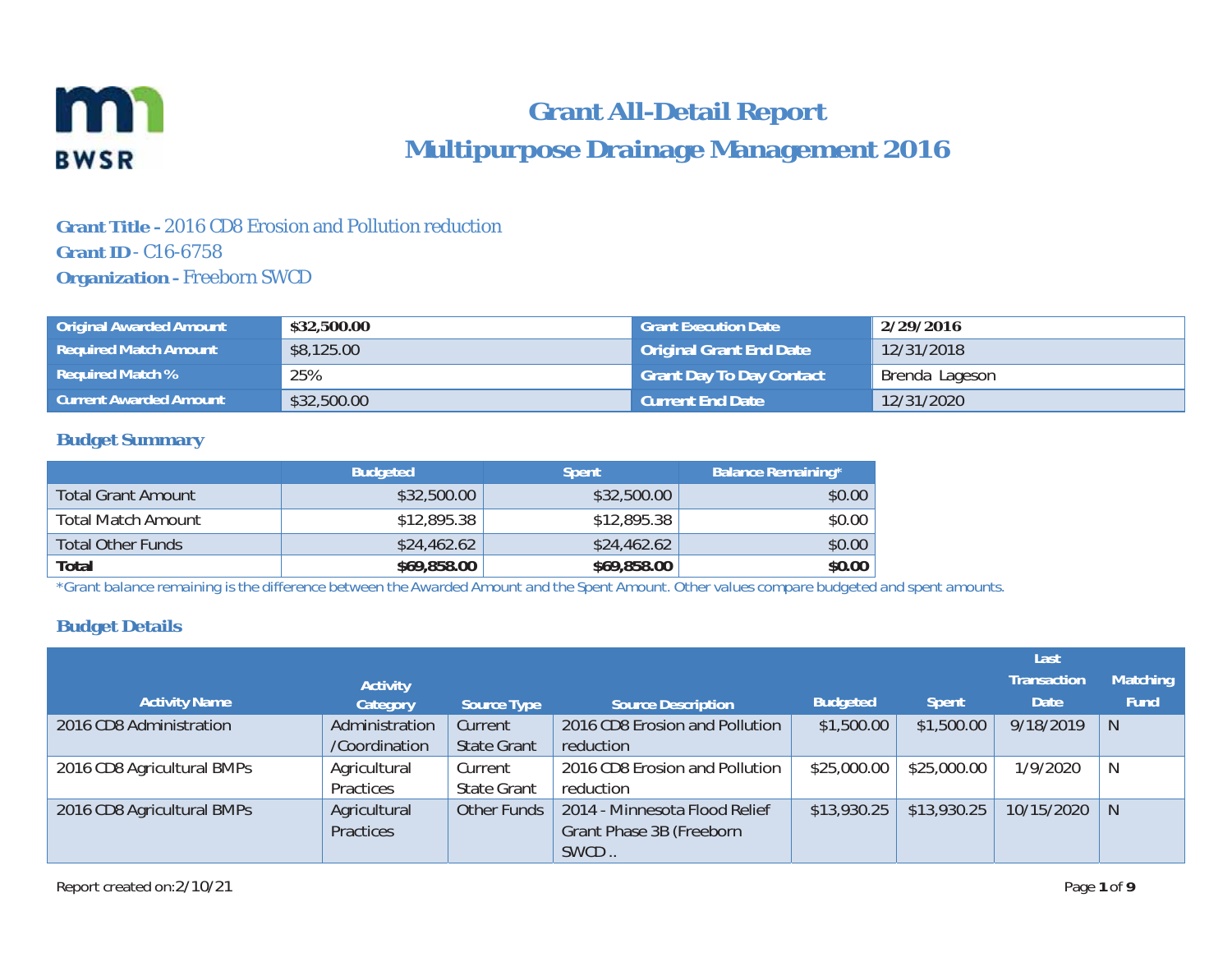|                                                  |                                         |                               |                                                                            |                 |              | Last               |                 |
|--------------------------------------------------|-----------------------------------------|-------------------------------|----------------------------------------------------------------------------|-----------------|--------------|--------------------|-----------------|
|                                                  | <b>Activity</b>                         |                               |                                                                            |                 |              | <b>Transaction</b> | <b>Matching</b> |
| <b>Activity Name</b>                             | Category                                | <b>Source Type</b>            | <b>Source Description</b>                                                  | <b>Budgeted</b> | <b>Spent</b> | <b>Date</b>        | <b>Fund</b>     |
| 2016 CD8 Agricultural BMPs                       | Agricultural<br>Practices               | <b>Other Funds</b>            | 2014 - Minnesota Flood Relief<br>Grant Phase 4 (Freeborn SWCD              | \$768.00        | \$768.00     | 10/15/2020         | N               |
| 2016 CD8 Agricultural BMPs                       | Agricultural<br>Practices               | <b>Other Funds</b>            | 2014 - Minnesota Flood Relief<br>Grant Phase 4 (Freeborn SWCD<br>$\cdot$ . | \$1,321.87      | \$1,321.87   | 10/15/2020         | $\mathsf{N}$    |
| 2016 CD8 Landowner Fund                          | Agricultural<br>Practices               | Landowner<br>Fund             | Landowner contribution                                                     | \$3,948.00      | \$3,948.00   | 10/15/2020         | Y               |
| 2016 CD8 Landowner Fund                          | Agricultural<br>Practices               | <b>Other Funds</b>            | Landowner contribution                                                     | \$522.00        | \$522.00     | 10/15/2020         | $\mathsf{N}$    |
| 2016 CD8 Landowner Fund                          | Agricultural<br>Practices               | Other Funds                   | Landowner contribution                                                     | \$1,620.00      | \$1,620.00   | 10/15/2020         | N               |
| 2016 CD8 Technical and Engineering<br>Assistance | Technical/Engi<br>neering<br>Assistance | Current<br><b>State Grant</b> | 2016 CD8 Erosion and Pollution<br>reduction                                | \$6,000.00      | \$6,000.00   | 9/18/2019          | $\mathsf{N}$    |
| 2016 CD8 local funds                             | Agricultural<br>Practices               | Local Fund                    | County Fund                                                                | \$896.96        | \$896.96     | 10/15/2020         | Υ               |
| 2016 CD8 local funds                             | Agricultural<br>Practices               | <b>Local Fund</b>             | <b>Turtle Creek Watershed District</b><br>Contribution                     | \$8,050.42      | \$8,050.42   | 10/15/2020         | Y               |
| 2016 CD8 local funds                             | Agricultural<br>Practices               | Other Funds                   | <b>Turtle Creek Watershed District</b><br>& County Funds                   | \$6,300.50      | \$6,300.50   | 10/15/2020         | N               |

# **Activity Details Summary**

| <b>Activity Details</b>                | <b>Total Action Count</b> | <b>Total Activity Mapped</b> | <b>Proposed Size / Unit</b> | Actual Size / Unit |
|----------------------------------------|---------------------------|------------------------------|-----------------------------|--------------------|
| 412 - Grassed Waterway and Swales      |                           |                              | 1203 LINEAR FEET            | 1203 LINEAR FEET   |
| 410 - Grade Stabilization Structure    |                           |                              | COUNT                       | COUNT              |
| 638 - Water and Sediment Control Basin |                           |                              | COUNT                       | COUNT              |

## **Proposed Activity Indicators**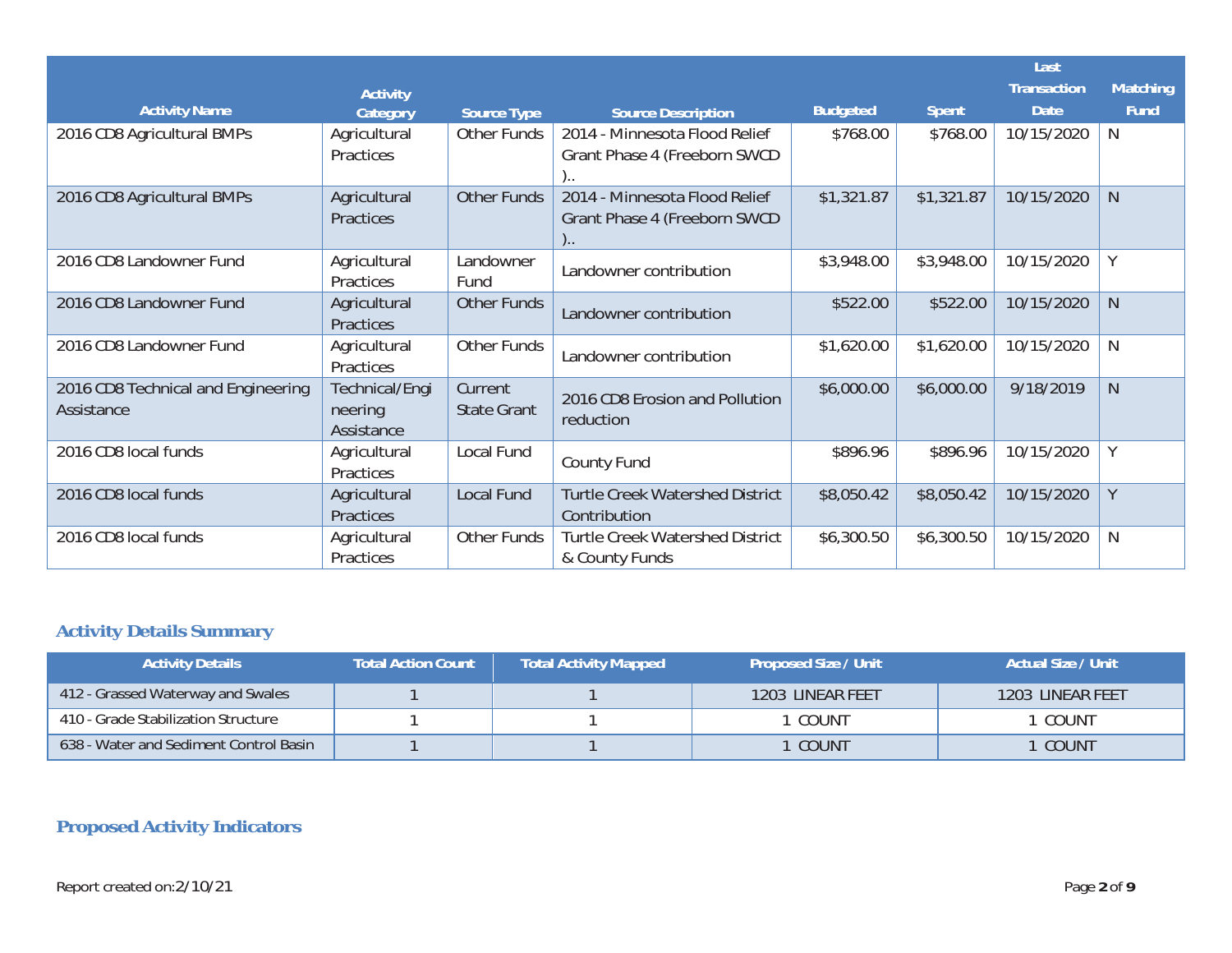| ,,,,,,,,, | ivarne |  | an e | <b>Calculation T</b> |  |
|-----------|--------|--|------|----------------------|--|
|-----------|--------|--|------|----------------------|--|

### **Final Indicators Summary**

| <b>Indicator Name</b>       | <b>Total Value</b> | Unit           |
|-----------------------------|--------------------|----------------|
| <b>SEDIMENT (TSS)</b>       | 28.77              | <b>TONS/YR</b> |
| SOIL (EST. SAVINGS)         | 38.46              | TONS/YR        |
| PHOSPHORUS (EST. REDUCTION) | 24.88              | LBS/YR         |

### **Grant Activity**

| <b>Grant Activity - 2016 CD8 Administration</b> |                                                                                                                                                                                                                                                                                                                                                                                                                                                                             |                 |           |  |  |
|-------------------------------------------------|-----------------------------------------------------------------------------------------------------------------------------------------------------------------------------------------------------------------------------------------------------------------------------------------------------------------------------------------------------------------------------------------------------------------------------------------------------------------------------|-----------------|-----------|--|--|
| <b>Description</b>                              | 2016 CD8 Administration<br>Funds will be spent by SWCD staff to complete administration of the grant. Administration includes but is not limited to<br>completing eLINK reporting and coordination of activities necessary to complete this grant.                                                                                                                                                                                                                          |                 |           |  |  |
| <b>Category</b>                                 | ADMINISTRATION/COORDINATION                                                                                                                                                                                                                                                                                                                                                                                                                                                 |                 |           |  |  |
| <b>Start Date</b>                               | 29-Feb-16                                                                                                                                                                                                                                                                                                                                                                                                                                                                   | <b>End Date</b> | 31-Dec-19 |  |  |
| <b>Has Rates and Hours?</b>                     | Yes.                                                                                                                                                                                                                                                                                                                                                                                                                                                                        |                 |           |  |  |
| <b>Actual Results</b>                           | A/C - 1 hour expended on this grant in 2016/17 of \$59.28 - Manager meeting with SWCD Board and County Ditch Inspector.<br>A/C - 14.5 hours expended on this grant in 2018 of \$1003.69 - Manager working with landowners, County Ditch Inspector,<br>engineers, and NRCS wetland team for certified wetland determination. Billable rate of \$69.22 per hour.<br>2019 A/C - 8 hours $\circledcirc$ \$56.81 = \$454.48 for administering this grant per BWSR billable rate. |                 |           |  |  |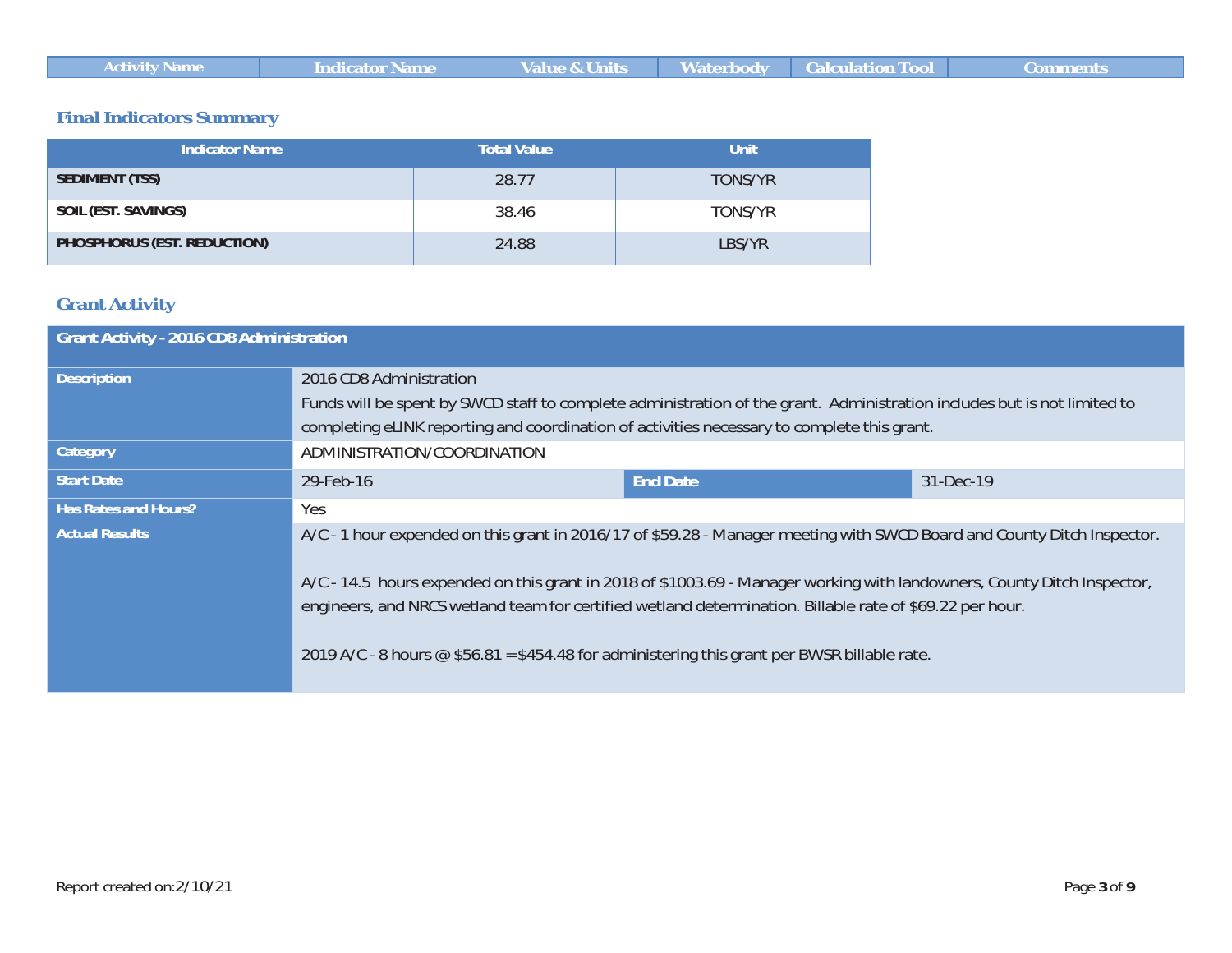| <b>Grant Activity - 2016 CD8 Agricultural BMPs</b> |                                                                                                                                                                                                                                                                                                                                                                                                                                                                                                                                                                                                                                                                                                                                                                                                                                                                                                                                                                                                                                                                                                                                                            |  |  |  |  |
|----------------------------------------------------|------------------------------------------------------------------------------------------------------------------------------------------------------------------------------------------------------------------------------------------------------------------------------------------------------------------------------------------------------------------------------------------------------------------------------------------------------------------------------------------------------------------------------------------------------------------------------------------------------------------------------------------------------------------------------------------------------------------------------------------------------------------------------------------------------------------------------------------------------------------------------------------------------------------------------------------------------------------------------------------------------------------------------------------------------------------------------------------------------------------------------------------------------------|--|--|--|--|
| <b>Description</b>                                 | 2016 CD8 Agricultural BMPs<br>Cost share paid to landowners for the implementation of BMPs. Cost share shall not exceed 75% of eligible project costs.                                                                                                                                                                                                                                                                                                                                                                                                                                                                                                                                                                                                                                                                                                                                                                                                                                                                                                                                                                                                     |  |  |  |  |
|                                                    | Installation of 4-5 WASCOBs, one grassed waterway, and one alternative tile intake are proposed.                                                                                                                                                                                                                                                                                                                                                                                                                                                                                                                                                                                                                                                                                                                                                                                                                                                                                                                                                                                                                                                           |  |  |  |  |
| Category                                           | AGRICULTURAL PRACTICES                                                                                                                                                                                                                                                                                                                                                                                                                                                                                                                                                                                                                                                                                                                                                                                                                                                                                                                                                                                                                                                                                                                                     |  |  |  |  |
| <b>Start Date</b>                                  | 29-Feb-16<br><b>End Date</b><br>31-Dec-20                                                                                                                                                                                                                                                                                                                                                                                                                                                                                                                                                                                                                                                                                                                                                                                                                                                                                                                                                                                                                                                                                                                  |  |  |  |  |
| <b>Has Rates and Hours?</b>                        | N <sub>o</sub>                                                                                                                                                                                                                                                                                                                                                                                                                                                                                                                                                                                                                                                                                                                                                                                                                                                                                                                                                                                                                                                                                                                                             |  |  |  |  |
| <b>Actual Results</b>                              | 1 BMP, a WASCOB was completely constructed and completed in 2019. 1 other BMP, a Grade Stabilization structure was<br>completed in 2020. Work on that BMP consisted of grading out the structure, seeding, and mulching Also, cleaning up the<br>rock basin and putting a hood on the PVC outlet pipe. Another BMP, a Grassed Waterway was nearly completed in 2020, but<br>will need some touch up work in 2021 due to dry conditions in 2020. In 2020 support tile was installed on the waterway.<br>These BMP's installed just upstream of County Ditch 8 will prevent nutrients and sediment from getting directly into the<br>ditch. This project was originally assigned to CWF MDM CD8, but once construction began it became apparent there there<br>were not going to be enough funds with the CWF MDM CD8 grant alone because of the delay in getting the project<br>completed and also because of some unforeseen damages that would need repair. This project was on our 2014 flood grant<br>request list and since we had dollars left under these grants our board agreed that this would be the perfect funding source<br>for this project. |  |  |  |  |

|                                                       | Activity Action - WangsnessR_WASCOB_FY16-CWF-CD8-02 |                |                                              |                                      |                            |      |                                 |
|-------------------------------------------------------|-----------------------------------------------------|----------------|----------------------------------------------|--------------------------------------|----------------------------|------|---------------------------------|
|                                                       | Practice                                            |                | 638 - Water and Sediment Control             |                                      | <b>Count of Activities</b> |      | $\mathbf{1}$                    |
|                                                       |                                                     |                | <b>Basin</b>                                 |                                      |                            |      |                                 |
|                                                       | <b>Description</b>                                  |                | WASCOB installed                             |                                      |                            |      |                                 |
|                                                       |                                                     |                |                                              |                                      |                            |      |                                 |
|                                                       | <b>Proposed Size / Units</b>                        |                | 1.00 COUNT                                   | Lifespan                             |                            |      | 10 Years                        |
|                                                       | <b>Actual Size/Units</b>                            |                | 1.00 COUNT                                   | <b>Installed Date</b>                |                            |      | 14-Nov-19                       |
|                                                       | <b>Mapped Activities</b>                            |                | 1 Point(s)                                   | <b>Technical Assistance Provider</b> |                            |      | <b>TSA</b>                      |
| Final Indicator for WangsnessR_WASCOB_FY16-CWF-CD8-02 |                                                     |                |                                              |                                      |                            |      |                                 |
| <b>Indicator Name</b>                                 |                                                     |                | PHOSPHORUS (EST. REDUCTION)                  |                                      | Value                      | 7.01 |                                 |
| <b>Indicator Subcategory/Units</b>                    |                                                     |                | WATER POLLUTION (REDUCTION ESTIMATES) LBS/YR |                                      | <b>Calculation Tool</b>    |      | BWSR CALC (GULLY STABILIZATION) |
| Waterbody                                             | County Ditch 8                                      |                |                                              |                                      |                            |      |                                 |
| Final Indicator for WangsnessR_WASCOB_FY16-CWF-CD8-02 |                                                     |                |                                              |                                      |                            |      |                                 |
| <b>Indicator Name</b>                                 |                                                     | SEDIMENT (TSS) |                                              |                                      | Value                      | 8.25 |                                 |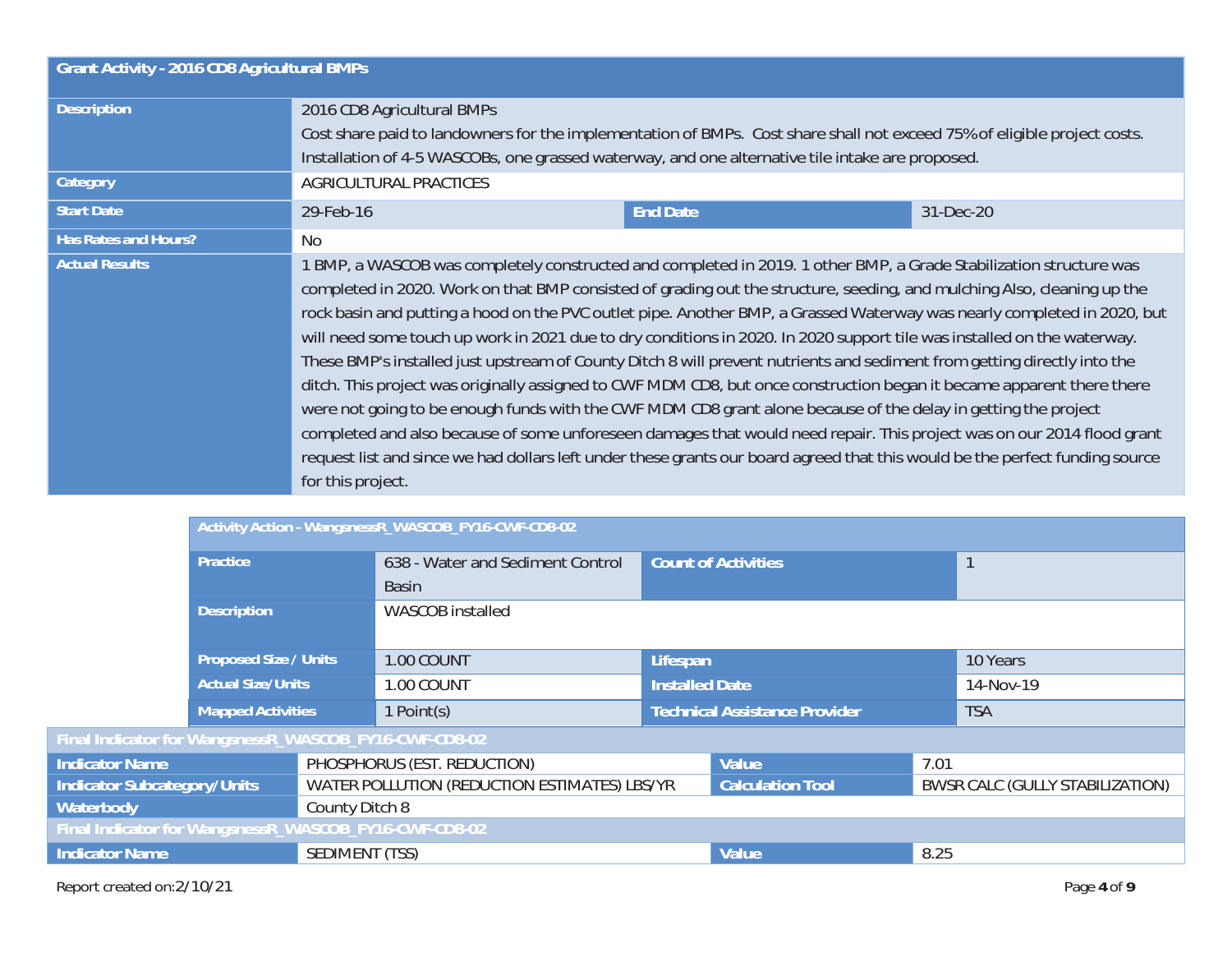| Indicator Subcategory/Units                           | WATER POLLUTION (REDUCTION ESTIMATES) TONS/YR | <b>Calculation Tool</b> | BWSR CALC (GULLY STABILIZATION) |
|-------------------------------------------------------|-----------------------------------------------|-------------------------|---------------------------------|
| Waterbody                                             | County Ditch 8                                |                         |                                 |
| Final Indicator for WangsnessR_WASCOB_FY16-CWF-CD8-02 |                                               |                         |                                 |
| <b>Indicator Name</b>                                 | SOIL (EST. SAVINGS)                           | Value                   | 16.50                           |
| Indicator Subcategory/Units                           | WATER POLLUTION (REDUCTION ESTIMATES) TONS/YR | <b>Calculation Tool</b> | BWSR CALC (GULLY STABILIZATION) |
| <b>Waterbody</b>                                      | County Ditch 8                                |                         |                                 |

|                                                  |                              | Activity Action - WangsnessC_WW_FY16CWF-CD8-01 |                                               |                                      |                         |                                 |                                 |  |  |
|--------------------------------------------------|------------------------------|------------------------------------------------|-----------------------------------------------|--------------------------------------|-------------------------|---------------------------------|---------------------------------|--|--|
|                                                  | Practice                     |                                                | 412 - Grassed Waterway and                    | <b>Count of Activities</b>           |                         |                                 |                                 |  |  |
|                                                  |                              |                                                | Swales                                        |                                      |                         |                                 |                                 |  |  |
|                                                  | <b>Description</b>           |                                                | Proj. mostly complete.                        |                                      |                         |                                 |                                 |  |  |
|                                                  | <b>Proposed Size / Units</b> |                                                | 1,203.00 LINEAR FEET                          | Lifespan                             |                         |                                 | 10 Years                        |  |  |
|                                                  | <b>Actual Size/Units</b>     |                                                | 1,203.00 LINEAR FEET                          | <b>Installed Date</b>                |                         |                                 | 31-Dec-20                       |  |  |
|                                                  | <b>Mapped Activities</b>     |                                                | 1 Polygon(s)                                  | <b>Technical Assistance Provider</b> |                         | <b>TSA</b>                      |                                 |  |  |
| Final Indicator for WangsnessC_WW_FY16CWF-CD8-01 |                              |                                                |                                               |                                      |                         |                                 |                                 |  |  |
| <b>Indicator Name</b>                            |                              | SEDIMENT (TSS)                                 |                                               |                                      | Value                   | 19.07                           |                                 |  |  |
| <b>Indicator Subcategory/Units</b>               |                              |                                                | WATER POLLUTION (REDUCTION ESTIMATES) TONS/YR |                                      | <b>Calculation Tool</b> | BWSR CALC (GULLY STABILIZATION) |                                 |  |  |
| Waterbody                                        |                              | County Ditch 8                                 |                                               |                                      |                         |                                 |                                 |  |  |
| Final Indicator for WangsnessC_WW_FY16CWF-CD8-01 |                              |                                                |                                               |                                      |                         |                                 |                                 |  |  |
| <b>Indicator Name</b>                            |                              |                                                | SOIL (EST. SAVINGS)                           |                                      | Value                   | 19.07                           |                                 |  |  |
| <b>Indicator Subcategory/Units</b>               |                              |                                                | WATER POLLUTION (REDUCTION ESTIMATES) TONS/YR |                                      | <b>Calculation Tool</b> | BWSR CALC (GULLY STABILIZATION) |                                 |  |  |
| Waterbody                                        |                              | County Ditch 8                                 |                                               |                                      |                         |                                 |                                 |  |  |
| Final Indicator for WangsnessC_WW_FY16CWF-CD8-01 |                              |                                                |                                               |                                      |                         |                                 |                                 |  |  |
| <b>Indicator Name</b>                            | PHOSPHORUS (EST. REDUCTION)  |                                                |                                               |                                      | Value                   | 16.21                           |                                 |  |  |
| <b>Indicator Subcategory/Units</b>               |                              |                                                | WATER POLLUTION (REDUCTION ESTIMATES) LBS/YR  |                                      | <b>Calculation Tool</b> |                                 | BWSR CALC (GULLY STABILIZATION) |  |  |
| Waterbody                                        |                              | County Ditch 8                                 |                                               |                                      |                         |                                 |                                 |  |  |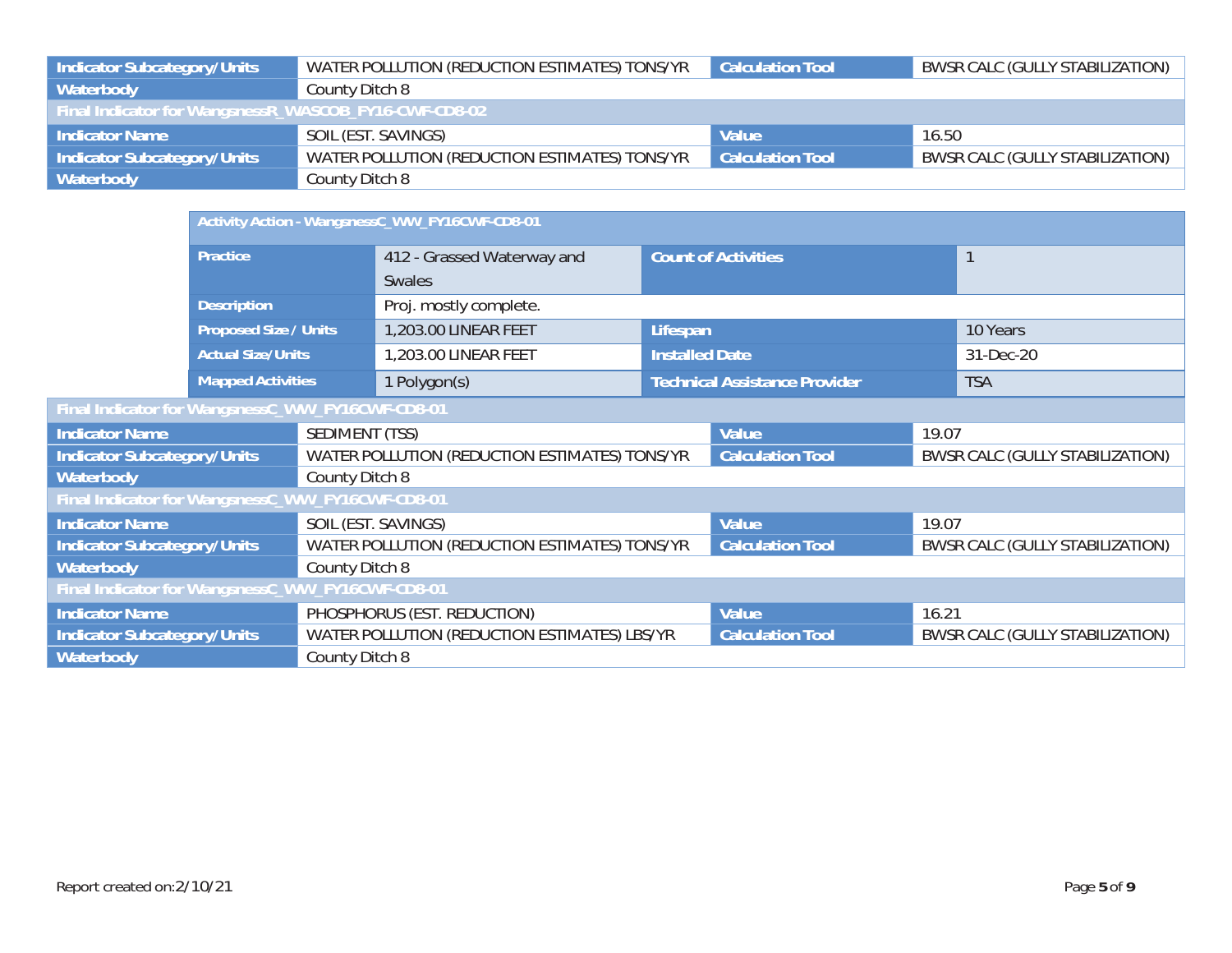|                                                   |                                                   |                                                                                                                               | Activity Action - AndersonM_410_FY16-CWF-CD8-03                                                                     |                       |                                      |      |                                 |
|---------------------------------------------------|---------------------------------------------------|-------------------------------------------------------------------------------------------------------------------------------|---------------------------------------------------------------------------------------------------------------------|-----------------------|--------------------------------------|------|---------------------------------|
|                                                   | <b>Practice</b>                                   |                                                                                                                               | 410 - Grade Stabilization Structure                                                                                 |                       | <b>Count of Activities</b>           |      | $\mathbf{1}$                    |
|                                                   | <b>Description</b>                                |                                                                                                                               | A grade stabilization structure was installed. There was also a cistern rock basin installed on the backside of the |                       |                                      |      |                                 |
|                                                   | <b>Proposed Size / Units</b>                      |                                                                                                                               | structure to allow the water to slow down before it enters into the grassed waterway down stream. The grade         |                       |                                      |      |                                 |
|                                                   |                                                   |                                                                                                                               | stabilization structure is approximated 190 feet long and about 10-12 feet tall. The structure prevents 1.45 tons   |                       |                                      |      |                                 |
|                                                   |                                                   |                                                                                                                               | per year of sediment, 2.89 tons per year of soil, and 1.69 pounds per year of phosphorus from entering County       |                       |                                      |      |                                 |
|                                                   |                                                   |                                                                                                                               | Ditch 8.                                                                                                            |                       |                                      |      |                                 |
|                                                   |                                                   |                                                                                                                               | 1.00 COUNT                                                                                                          | Lifespan              |                                      |      | 10 Years                        |
|                                                   | <b>Actual Size/Units</b>                          |                                                                                                                               | 1.00 COUNT                                                                                                          | <b>Installed Date</b> |                                      |      | 31-Oct-20                       |
|                                                   | <b>Mapped Activities</b>                          |                                                                                                                               | 1 Point(s)                                                                                                          |                       | <b>Technical Assistance Provider</b> |      | <b>TSA</b>                      |
| Final Indicator for AndersonM_410_FY16-CWF-CD8-03 |                                                   |                                                                                                                               |                                                                                                                     |                       |                                      |      |                                 |
| <b>Indicator Name</b>                             |                                                   | SEDIMENT (TSS)                                                                                                                |                                                                                                                     |                       | Value                                | 1.45 |                                 |
| <b>Indicator Subcategory/Units</b>                |                                                   |                                                                                                                               | WATER POLLUTION (REDUCTION ESTIMATES) TONS/YR                                                                       |                       | <b>Calculation Tool</b>              |      | BWSR CALC (GULLY STABILIZATION) |
| Waterbody<br>County Ditch 8                       |                                                   |                                                                                                                               |                                                                                                                     |                       |                                      |      |                                 |
|                                                   | Final Indicator for AndersonM_410_FY16-CWF-CD8-03 |                                                                                                                               |                                                                                                                     |                       |                                      |      |                                 |
| <b>Indicator Name</b>                             |                                                   |                                                                                                                               | SOIL (EST. SAVINGS)                                                                                                 |                       | Value                                | 2.89 |                                 |
| <b>Indicator Subcategory/Units</b>                |                                                   | WATER POLLUTION (REDUCTION ESTIMATES) TONS/YR<br><b>Calculation Tool</b><br>BWSR CALC (GULLY STABILIZATION)<br>County Ditch 8 |                                                                                                                     |                       |                                      |      |                                 |
| Waterbody                                         |                                                   |                                                                                                                               |                                                                                                                     |                       |                                      |      |                                 |
| Final Indicator for AndersonM_410_FY16-CWF-CD8-03 |                                                   |                                                                                                                               |                                                                                                                     |                       |                                      |      |                                 |
| <b>Indicator Name</b>                             |                                                   |                                                                                                                               | PHOSPHORUS (EST. REDUCTION)                                                                                         |                       | Value                                | 1.66 |                                 |
| <b>Indicator Subcategory/Units</b>                |                                                   |                                                                                                                               | WATER POLLUTION (REDUCTION ESTIMATES) LBS/YR<br><b>Calculation Tool</b><br>BWSR CALC (GULLY STABILIZATION)          |                       |                                      |      |                                 |
| Waterbody<br>County Ditch 8                       |                                                   |                                                                                                                               |                                                                                                                     |                       |                                      |      |                                 |
|                                                   |                                                   |                                                                                                                               |                                                                                                                     |                       |                                      |      |                                 |

| Grant Activity - 2016 CD8 Landowner Fund |                                                                                  |                 |           |  |
|------------------------------------------|----------------------------------------------------------------------------------|-----------------|-----------|--|
| <b>Description</b>                       | 2016 CD8 Landowner Fund                                                          |                 |           |  |
|                                          | Landowner contribution towards implementation of BMP costs. Multiple landowners. |                 |           |  |
| Category                                 | AGRICULTURAL PRACTICES                                                           |                 |           |  |
| Start Date                               | 29-Feb-16                                                                        | <b>End Date</b> | 10-Nov-20 |  |
| <b>Has Rates and Hours?</b>              | No.                                                                              |                 |           |  |
| <b>Actual Results</b>                    |                                                                                  |                 |           |  |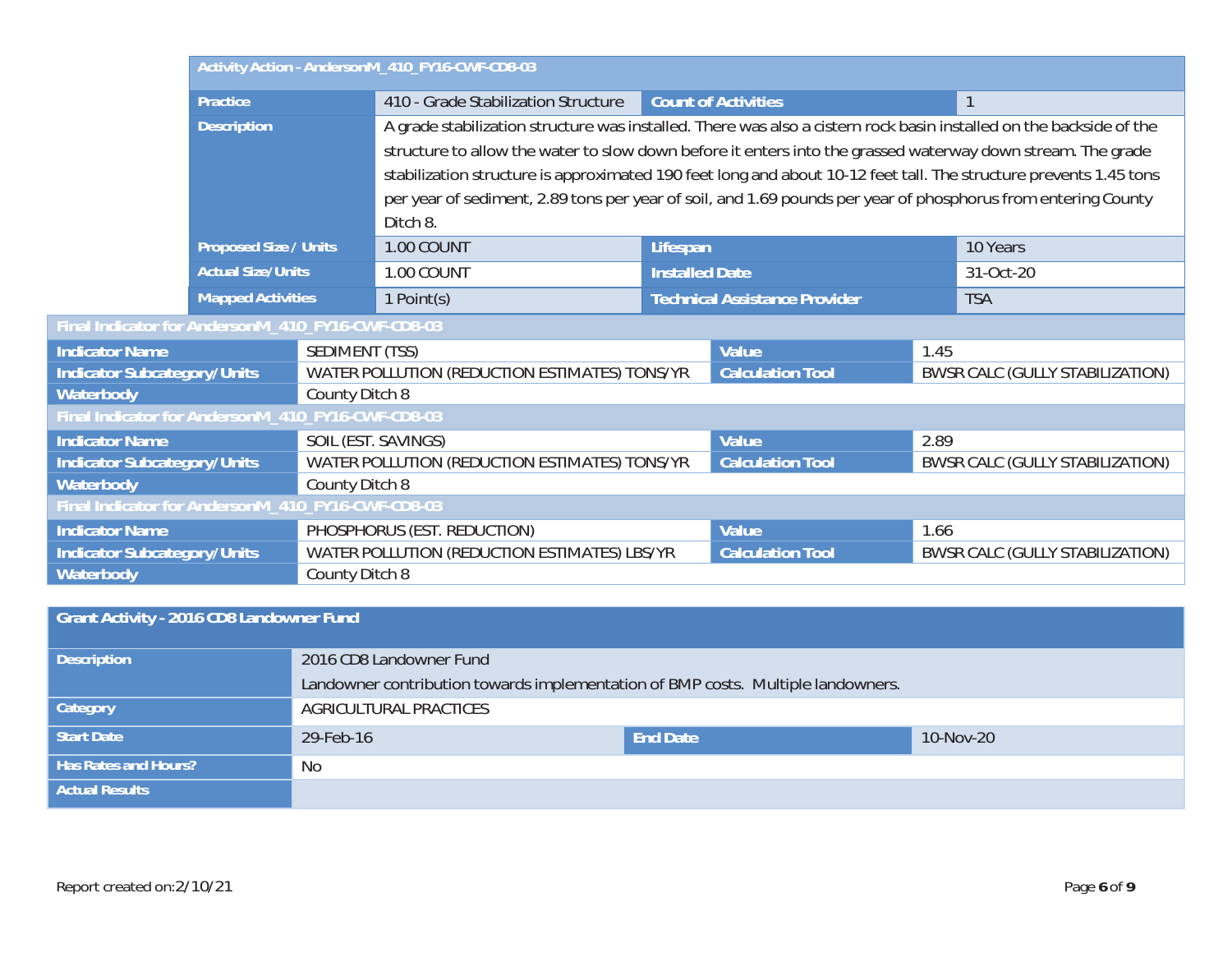| Grant Activity - 2016 CD8 Technical and Engineering Assistance |                                                                                                                                                                                                                                                                                                                                                                                                                                                                                                                                                                                                                                                                                                                                                                                                                                                                                                                                                                                                                                                                                                                                                                                                                                                                                                                                                                                                      |  |  |  |
|----------------------------------------------------------------|------------------------------------------------------------------------------------------------------------------------------------------------------------------------------------------------------------------------------------------------------------------------------------------------------------------------------------------------------------------------------------------------------------------------------------------------------------------------------------------------------------------------------------------------------------------------------------------------------------------------------------------------------------------------------------------------------------------------------------------------------------------------------------------------------------------------------------------------------------------------------------------------------------------------------------------------------------------------------------------------------------------------------------------------------------------------------------------------------------------------------------------------------------------------------------------------------------------------------------------------------------------------------------------------------------------------------------------------------------------------------------------------------|--|--|--|
| <b>Description</b>                                             | 2016 CD8 Technical and Engineering Assistance<br>SWCD staff will provide technical and engineering assistance with the implementation of BMPs. Staff will assist with initial<br>inventory and evaluation, survey, design, and construction check-out of BMPs as needed. Staff will work with landowners,<br>contractors, and partners to accomplish tasks.                                                                                                                                                                                                                                                                                                                                                                                                                                                                                                                                                                                                                                                                                                                                                                                                                                                                                                                                                                                                                                          |  |  |  |
| Category                                                       | TECHNICAL/ENGINEERING ASSISTANCE                                                                                                                                                                                                                                                                                                                                                                                                                                                                                                                                                                                                                                                                                                                                                                                                                                                                                                                                                                                                                                                                                                                                                                                                                                                                                                                                                                     |  |  |  |
| <b>Start Date</b>                                              | <b>End Date</b><br>31-Dec-19<br>29-Feb-16                                                                                                                                                                                                                                                                                                                                                                                                                                                                                                                                                                                                                                                                                                                                                                                                                                                                                                                                                                                                                                                                                                                                                                                                                                                                                                                                                            |  |  |  |
| <b>Has Rates and Hours?</b>                                    | Yes                                                                                                                                                                                                                                                                                                                                                                                                                                                                                                                                                                                                                                                                                                                                                                                                                                                                                                                                                                                                                                                                                                                                                                                                                                                                                                                                                                                                  |  |  |  |
| <b>Actual Results</b>                                          | 2017 T & A - 2 Tech 9.5 hours @ \$31.91, 3 Tech 15 hours @ \$30.92 and Mgr. 16 hours @ \$64.25 - as calculated using BWSR<br>billing rates. Continued technical assistance on flood damage projects. Conducted survey and design on 3-4 WASCBs and one<br>grassed waterway. Coordinated with Ditch inspector regarding county ditch and tile.<br>2018 T & A - 2 Tech 2 hours @ \$40.38, 3 Tech 39.5 hours @ \$33.24 - as calculated using BWSR billing rates. Continued<br>technical assistance on flood damage projects.<br>Additional survey on site was done in 2018. There were also multiple meetings with the landowners, which led to some slight<br>changes in the design of a couple of the projects. The final plans are 90% completed. We are currently working with the<br>landowners to get the final designs completed so they can get a contractor lined up for 2019. There is 1 waterway, 1 grade<br>stabilization structure, 1 basin, and 1 basin/terrace project planned.<br>2019 Update. Staff worked diligently to coordinate this project with landowners, engineer, contractor, Turtle Creek WD, and<br>finding other grant funds to make this happen. Project is now mostly complete. Needs some support tile, grading and<br>seeding in 2020. All T & A has been expended for this grant. 39.5 hours @ \$44.62 = \$1,762.49 and 11 hours @ 492.47 per<br>BWSR billable rate. |  |  |  |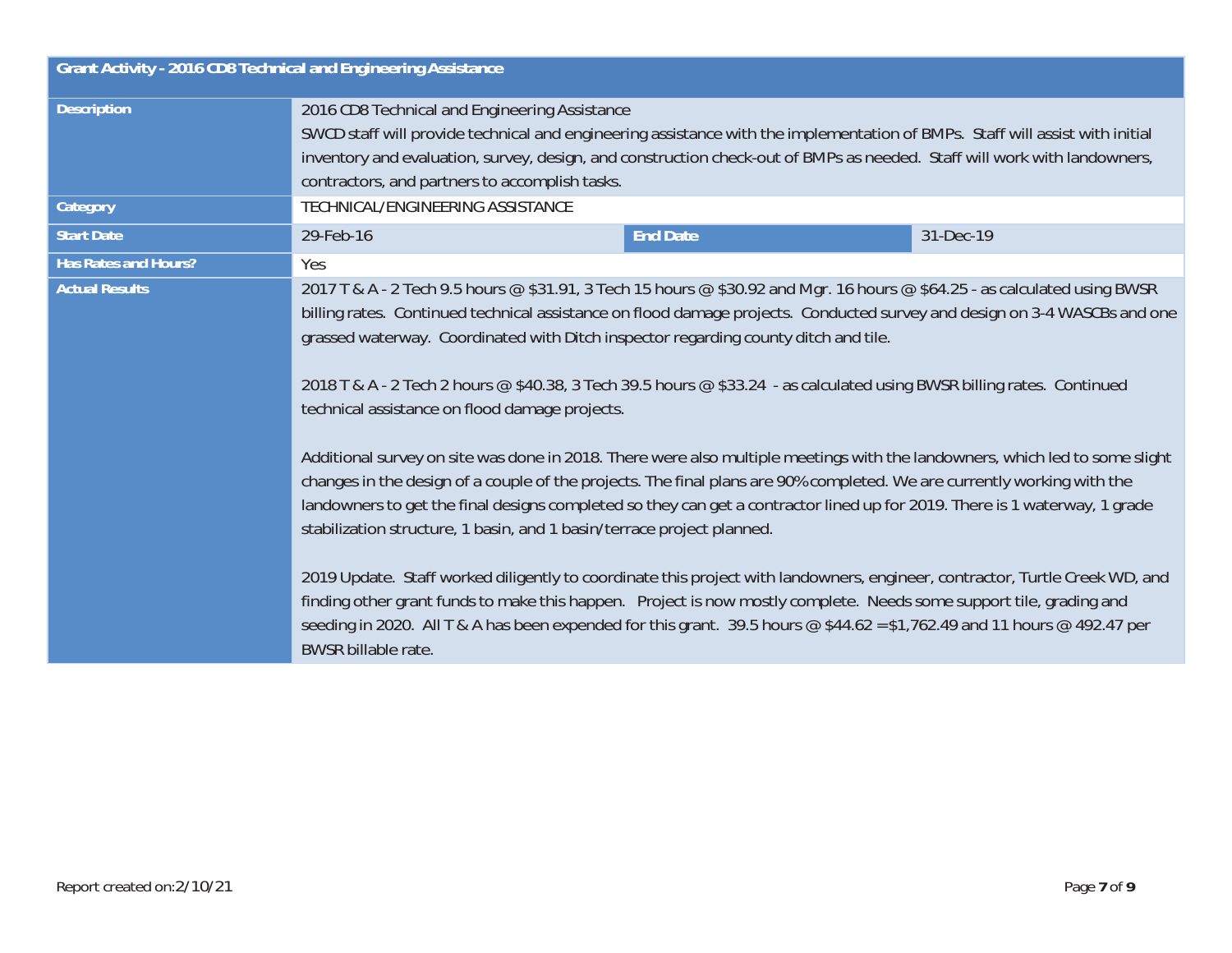| <b>Grant Activity - 2016 CD8 local funds</b> |                                                                                                             |                 |           |  |
|----------------------------------------------|-------------------------------------------------------------------------------------------------------------|-----------------|-----------|--|
| <b>Description</b>                           | 2016 CD8 local funds                                                                                        |                 |           |  |
|                                              | Turtle Creek Watershed District contribution toward BMP installation.                                       |                 |           |  |
| <b>Category</b>                              | AGRICULTURAL PRACTICES                                                                                      |                 |           |  |
| Start Date                                   | 29-Feb-16                                                                                                   | <b>End Date</b> | 10-Nov-20 |  |
| <b>Has Rates and Hours?</b>                  | No.                                                                                                         |                 |           |  |
| <b>Actual Results</b>                        | Turtle Creek has paid on the 1 project that is finished and will pay on the other 2 when completed in 2020. |                 |           |  |

#### **Grant Attachments**

| <b>Document Name</b>                           | <b>Document Type</b>      | <b>Description</b>                                    |
|------------------------------------------------|---------------------------|-------------------------------------------------------|
| 16CD8 Turtle Creek Cont.                       | Grant                     | 2016 CD8 Erosion and Pollution reduction              |
| 2016 Freeborn MDM Grant amendment              | Grant Agreement           |                                                       |
|                                                | Amendment                 |                                                       |
| 2016 Multipurpose Drainage Amendment EXECUTED  | <b>Grant Agreement</b>    |                                                       |
|                                                | Amendment                 |                                                       |
| 2016 Multipurpose Drainage Management          | <b>Grant Agreement</b>    | 2016 Multipurpose Drainage Management - Freeborn SWCD |
| 2016 Multipurpose Drainage Management executed | <b>Grant Agreement</b>    | 2016 Multipurpose Drainage Management - Freeborn SWCD |
| 2016 Multipurpose Dranage Amendment EXECUTED   | <b>Grant Agreement</b>    |                                                       |
|                                                | Amendment                 |                                                       |
| 2016 billable rates & hours                    | Grant                     | 2016 CD8 Erosion and Pollution reduction              |
| 2017 T&A                                       | Grant                     | 2016 CD8 Erosion and Pollution reduction              |
| <b>All Detail Report</b>                       | Grant                     | 2016 CD8 Erosion and Pollution reduction              |
| All Details Report                             | <b>Workflow Generated</b> | Workflow Generated - All Details Report - 02/27/2017  |
| <b>All Details Report</b>                      | <b>Workflow Generated</b> | Workflow Generated - All Details Report - 01/27/2017  |
| All Details Report                             | <b>Workflow Generated</b> | Workflow Generated - All Details Report - 01/19/2018  |
| <b>All Details Report</b>                      | <b>Workflow Generated</b> | Workflow Generated - All Details Report - 01/29/2018  |
| All Details Report                             | <b>Workflow Generated</b> | Workflow Generated - All Details Report - 01/08/2021  |
| <b>All Details Report</b>                      | <b>Workflow Generated</b> | Workflow Generated - All Details Report - 11/24/2020  |
| All Details Report                             | <b>Workflow Generated</b> | Workflow Generated - All Details Report - 11/24/2020  |
| <b>All Details Report</b>                      | <b>Workflow Generated</b> | Workflow Generated - All Details Report - 01/23/2019  |